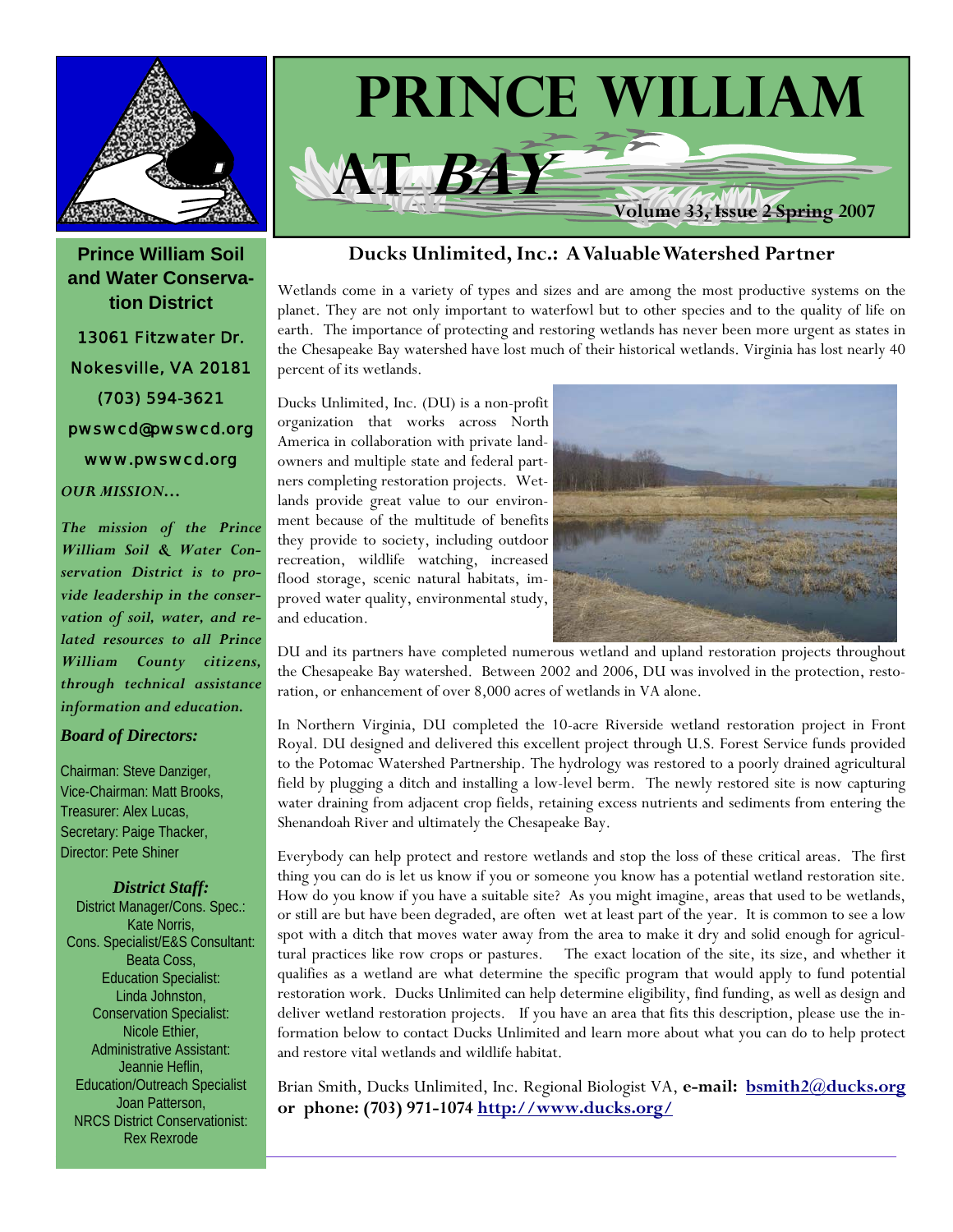## **Trees can Help with Erosion!**

Erosion problems are common for landowners with stream channels located on or adjacent to their properties. There are many solutions to this problem such as using large rocks to prevent the soil from eroding into the stream channel. This solution does not always work and it can change the flow of the stream and/or add extra sediments. A natural solution to this issue would be to plant trees or bushes alongside the stream bank. These plants would help stabilize the ground and help reduce erosion. Roots from these plants absorb the water in the stream and soil making themselves a permanent entity to the stream channel. Common trees and bushes that like wet soils which help stabilize stream banks include the Bald Cypress, Willow Oak, which is also known as the Pin Oak, Swamp Chestnut Oak, and the Common Buttonbush (*note: the Common Buttonbush is poisonous to livestock*).

The key to selecting the right plant is to determine if the plant is **obligate** or not. An **obligate** plant, such as the Bald Cypress and the Common Buttonbush, like to have lots of water all the time. Therefore, obligate plants are wonderful for erosion issues. The best way to determine if a plant is obligate is to visit the USDA's plant guide website, <http://www.plants.usda.gov/>. This website will give you plenty of information you need on a specific plant. On the left hand side, all you need to do is type the common name of the plant, make sure 'Common Name' is selected below, and click 'Go.' If you get a list of different plants, select the one that best matches your choice. Scroll down below until you see something that says "**Wetland Indicator Status**." You should see a chart that looks like this:

| Nat. Ind.                 | Reg. 1 | Reg. 2       | Req. 3      | Reg. 4 | Req. 5    | Reg. 6      |
|---------------------------|--------|--------------|-------------|--------|-----------|-------------|
| $FAC + FAC$ $FAC +$<br>١w |        | <b>FACW-</b> | <b>FACW</b> | NO     | <b>NO</b> | <b>FACW</b> |

If there is no chart, then the plant you are looking at is an upland plant and would not survive in wet soils. Virginia is located in Reg. 1, so you can disregard the rest of the regions. Below the chart is a link that contains a list of the above codes. The chart looks like this:

| ive in wet soils. Virginia is located in Reg. 1, so you can disregard the rest of the regions.<br>Below the chart is a link that contains a list of the above codes. The chart looks like this:<br>ongabay.com |                            |                                                                                                                                                                                                                    |  |  |  |  |
|----------------------------------------------------------------------------------------------------------------------------------------------------------------------------------------------------------------|----------------------------|--------------------------------------------------------------------------------------------------------------------------------------------------------------------------------------------------------------------|--|--|--|--|
| Code                                                                                                                                                                                                           | Indicator Wetland Type     | Comment                                                                                                                                                                                                            |  |  |  |  |
| OBL                                                                                                                                                                                                            | Obligate Wetland           | Occurs almost always (estimated probability 99%) under natural condi-<br>tions in wetlands.                                                                                                                        |  |  |  |  |
| FACW                                                                                                                                                                                                           | <b>Facultative Wetland</b> | Usually occurs in wetlands (estimated probability 67%-99%), but occa-<br>sionally found in non-wetlands.                                                                                                           |  |  |  |  |
| FAC                                                                                                                                                                                                            | Facultative                | Equally likely to occur in wetlands or non-wetlands (estimated probabil-<br>ity $34\% - 66\%$ ).                                                                                                                   |  |  |  |  |
| FACU                                                                                                                                                                                                           | <b>Facultative Upland</b>  | Usually occurs in non-wetlands (estimated probability 67%-99%), but<br>occasionally found on wetlands (estimated probability 1%-33%).                                                                              |  |  |  |  |
| UPL                                                                                                                                                                                                            | Obligate Upland            | Occurs in wetlands in another region, but occurs almost always<br>(estimated probability 99%) under natural conditions in non-wetlands<br>in the regions specified. If a species does not occur in wetlands in any |  |  |  |  |

#### Trees and plants that are good for stream bank erosion will more than likely have OBL or FACW underneath Reg. 1. FAC plants, such as the Willow Oak, can also be good plants, though this depends on the particular plant. Plants that are classified as FACU or UPL like dry soils and would be poor choices in helping with erosion along a stream bank. For more information on what trees to plant for erosion issues, you can contact your local forester from the Virginia Department of Forestry (VDOF) or you can contact the Prince William Soil and Water Conservation District.

region, it is not on the National List. region, it is not on the National List.

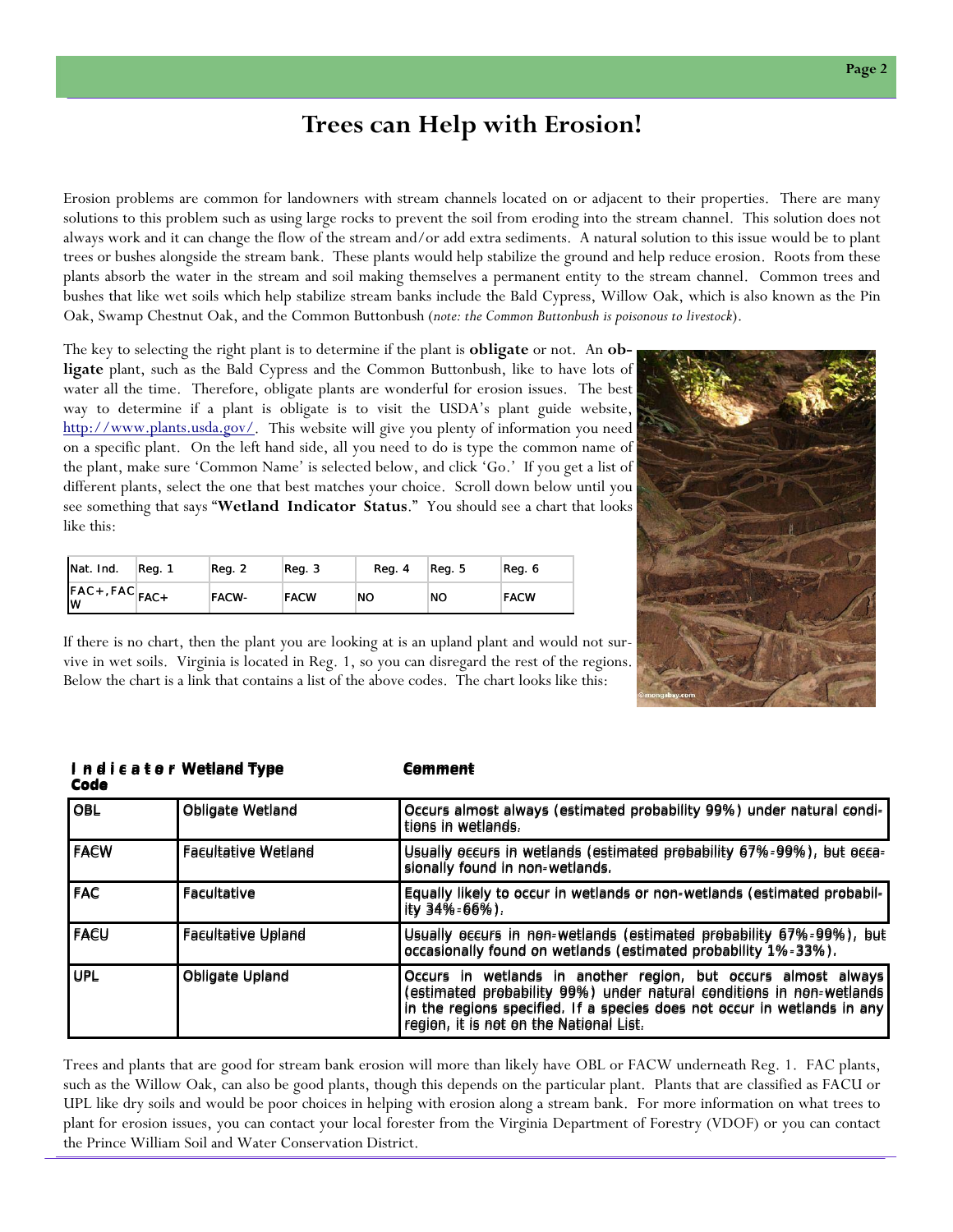#### **WETLAND TYPES: MARSH, BOG, SWAMP, FEN**

At some level all of us know in general about the value of wetlands as the home of a variety of wildlife and its significance in water quality. Wetlands have a special atmosphere and life. Swamp, marsh, bog and fen are the types of wetlands. These types of wetlands have been formed and created by soil types, landscape, vegetation, climate, water regime chemistry and also human disturbance. Below you will read the definition and types of marshes, swamps, bogs and fens. Information provided is from the US Environmental Protection Agency (EPA) website (www.epa.gov) and from the Kildeer Countryside Virtual Wetland Preserve website (http://www.twingroves.district96.k12.il.us/Wetlands/Wetlands.html). Excerpts have been re-printed with their permission.

• **Marshes** are periodically saturated, flooded, or ponded with water and are characterized by non-woody vegetation adapted to wet soil conditions. Marshes have two subcategories known as tidal marshes and non-tidal marshes. *Tidal marshes* occur along coastlines and are influenced by tides and often by freshwater from runoff, rivers, or ground water. Salt marshes are the most prevalent types of tidal marshes and are characterized by salt-tolerant plants such as smooth cordgrass, saltgrass, and glasswoth. Salt marshes have one of the highest rates of primary production associated with wetland ecosystems because of the inflow of nutrients and organics from surface and tidal water. They are located upstream of estuaries. Tides influence water levels but the water is fresh. The lack of salt stress allows a greater diversity of plants to thrive. *Nontidal marshes* are typically freshwater and are not affected by the rise and fall of the ocean tide. The inflow of water comes from groundwater, streams, lakes, or rivers. They are the most common type of wetland in

meadows, wet prairies, prairie potholes, playas and vernal pools are all types of non-tidal marshes.

North America. For example you can find non-tidal marshes around the Great Lakes area and in Florida. Freshwater marshes, wet

**Swamps** are fed primarily by surface water inputs and are dominated by trees and shrubs. They occur either in freshwater or salt-

- water floodplains on very wet poorly drained soils. They may have water in them for the whole year or for only part of the year. Swamps vary in size and type. Some swamps have soil that is nutrient rich, other swamps have nutrient poor soil. Swamps are often classified as forested, shrub and mangrove swamps. *Forested swamps* are found in broad floodplains of the northeast, southeast and south–central states. Common trees found in these areas are bald cypress, water buffalo, swamp white oak, and red maple. *Shrub swamps* have small trees and bushes like buttonwood, willow, alders and dogwood. *Mangrove swamps* are coastal wetlands characterized by salt-tolerant trees, shrubs, and other plants growing in brackish to saline tidal waters.
- **Bogs** are a standing body of water with no underground spring of fresh water to feed them. The water is generally cold, extremely acidic and low in oxygen. A form of moss, especially Sphagnum moss, grows and forms a thick mat of floating plants. These plants, over time, can fill in the pond or small lake with peat that will eventually be firm enough to support trees. The stages in bog development are divided up by a series of circles that can be easily identified as you look out over a bog. In the middle of the bog is an area of open water. Around that is a mat of Sphagnum moss and other plants that are so thick in spots a person can walk on top of the mat without falling into the water. The whole mat moves up and down. As a result, they are sometimes called "quaking bogs".

The outside circle is made up of tall shrubs that give way to a forest of tamaracks or other trees. Bogs have very little decomposition of organic matter creating a very acidic soil. In this nutrient-poor soil, some plants have adapted by becoming carnivorous.

• **Fens** are wetlands characterized by continuous sources of ground water rich in magnesium and calcium. This groundwater comes from glaciers that have melted, depositing their water in layers of gravel and sand. The water sits upon layers of soil (glacial drift) that are not permeable; thus keeping the water from sinking beneath the surface. The water is then forced to flow sideways along the surface, where it picks up minerals in its path that contribute to the special chemical make-up of fens. Sometimes, there are so many minerals in the water that some of them congregate to make a very porous rock called tufa. Marl, a crumbly kind of rock, can also accumulate

from excess calcium mixed with other kinds of minerals. The soil in a fen is made up of peat. The exact make-up of a fen is decided not only by the concentration of minerals, but, also by the amount of water flow, and by the terrain itself. It is different from a bog. Where a bog is more acidic, a fen is very alkaline. The pH of soil in a fen ranges from 7.35 to 8.00. The species of organisms that survive in fens must be able to adapt to these alkaline conditions present in the fens.









**MARSH**